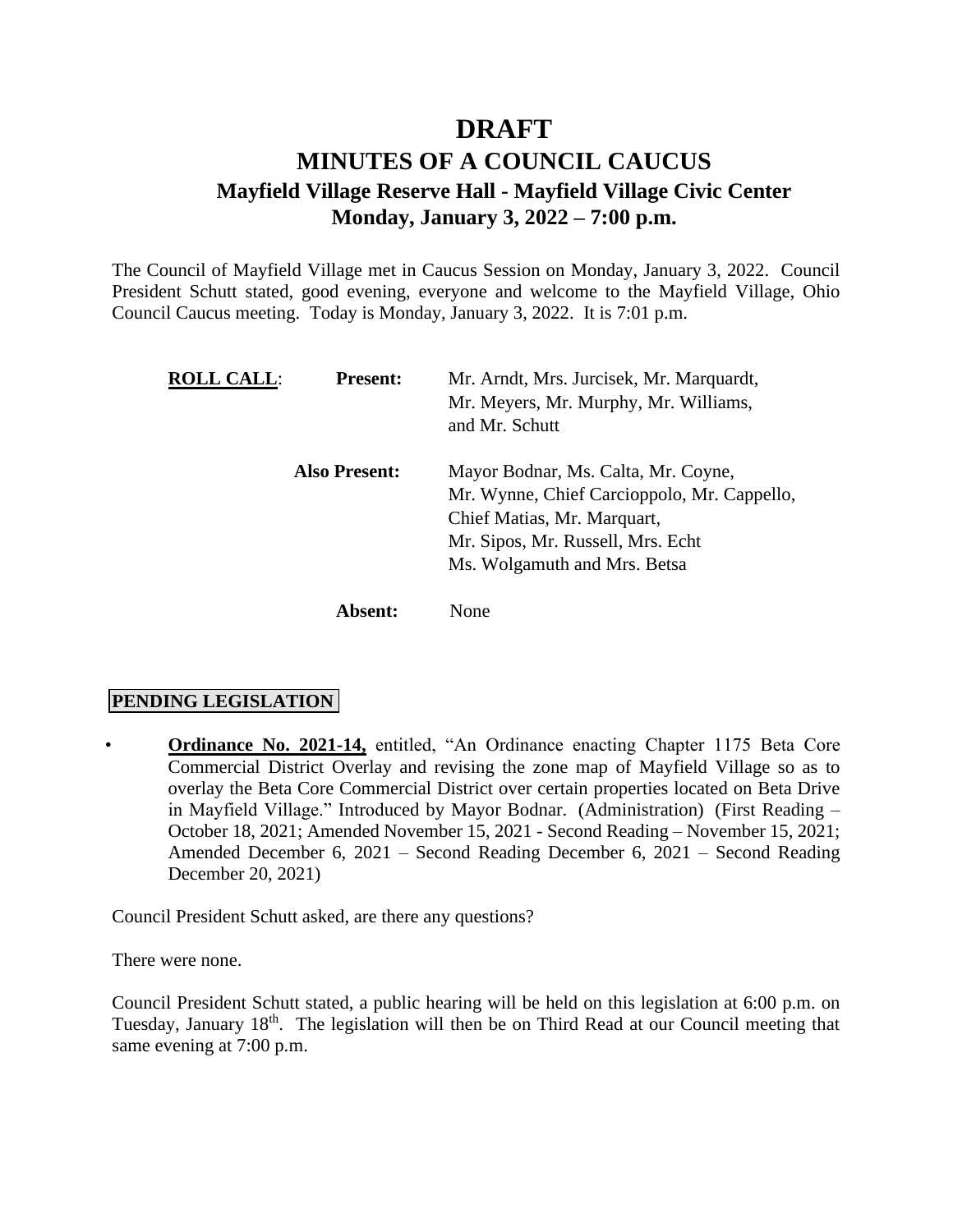**• Ordinance No. 2021-17,** entitled, "An Ordinance repealing Mayfield Village Codified Ordinance Chapter 975 Tool and Equipment Lending Program in its entirety." Introduced by Mayor Bodnar. (Service Department) (First Reading – November 15, 2021; Second Reading – December 20, 2021)

Council President Schutt asked, are there any questions?

There were none.

Council President Schutt stated, this Ordinance will be on Third Read at the Regular Meeting of Council on Tuesday, January 18<sup>th</sup>.

**• Ordinance No. 2021-18**, entitled, "An ordinance enacting Mayfield Village Codified Ordinance Chapter 1187 Solar Energy Systems." Introduced by Mayor Bodnar (Administration) (First Reading – December 20, 2021)

Council President Schutt asked, are there any questions?

There were none.

Council President Schutt stated, this Ordinance will also be on Third Read at the Regular Meeting of Council on Tuesday, January 18<sup>th</sup>.

## **MAYOR**

Thanks. I would like to just again wish you all a Very Happy New Year. I hope 2022 is a great year health wise, financially-wise. I am happy to be working with you this year. Thank you. I am very happy to be working with this wonderful Council and am looking forward to our year ahead together.

Council President Schutt stated, thank you, Mayor Bodnar.

#### **COUNCIL PRESIDENT**

I just wanted to echo some of what the Mayor discussed at our meeting before the Council Caucus meeting. I want to welcome and congratulate Ward 2 Council member Mark Arndt. I also want to congratulate Ward 4 Council member George Williams and Council member At-Large Al Meyers on being re-elected. Also, congratulations to Mrs. Betsa, Mr. Cappello, Mr. Wynne and Mr. Coyne and welcome back Ms. Calta. We look forward to working with all of you.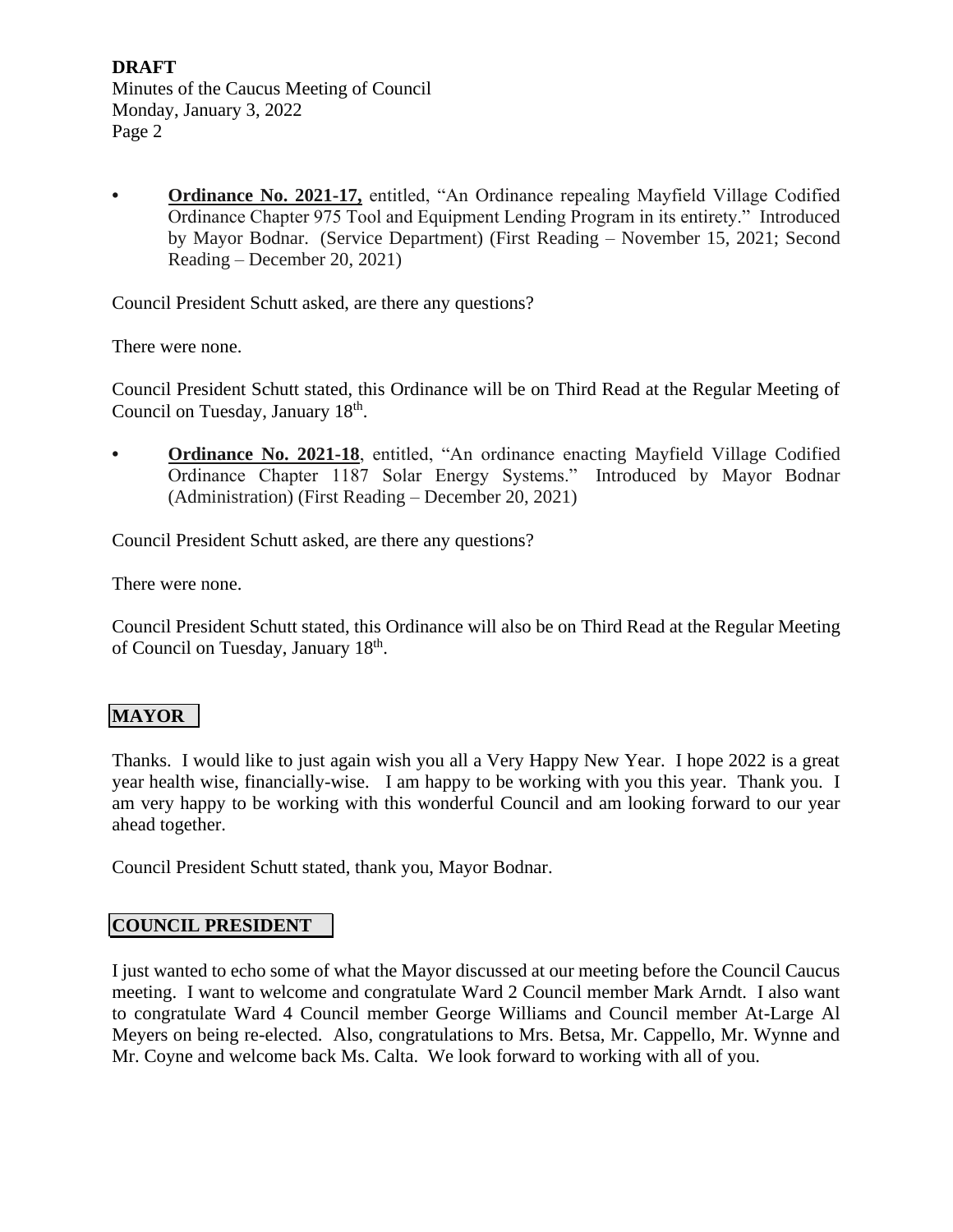Also, thanks to all the Committee, Board and Commission members. They say it takes a Village to run a Village and it really does. We really appreciate everybody's hard work, dedication and willingness to volunteer in our great Village. Thank you.

We have a couple of birthdays. Happy early Birthday to Mr. Cappello. His birthday is January 16<sup>th</sup>. Happy early Birthday to Councilman Bill Marquardt as well. His birthday is January 23<sup>rd</sup>.

The next Regular Meeting of Council is scheduled for Tuesday, January 18<sup>th</sup> at 7:00 p.m. We will be meeting on Tuesday due to the holiday on Monday for MLK Day.

That's all I have at this time.

## **ADMINISTRATION**

Council President Schutt stated, welcome back, Ms. Wolgamuth.

Ms. Wolgamuth stated, thank you Council President.

## **. Data Recovery Back-Up and Miscellaneous Support for Server (All Covered - \$15,000)**

Ms. Wolgamuth reported, this is the annual expenditure to All-Covered. It's \$15,000 and it covers the monthly charge for data recovery back-up for our server. It's also for additional services billed throughout the year. Usually, \$15,000 covers it.

#### **. ODNR Capital Grant Agreement for Restroom/Kitchen Renovations**

Ms. Wolgamuth reported, you all know that we got two capital grants from the State of Ohio for the renovation of the kitchen and the restrooms. One of the grants is being administered by ODNR. The other one is being handled by the OFCC. We got the Grant Agreement from ODNR. That will be on the agenda for approval this month. The OFCC has 60 days to review our application.

Ms. Wolgamuth stated, if there are any questions, I am happy to answer them.

There were none.

Council President Schutt stated, thank you Ms. Wolgamuth.

Ms. Wolgamuth stated, thank you.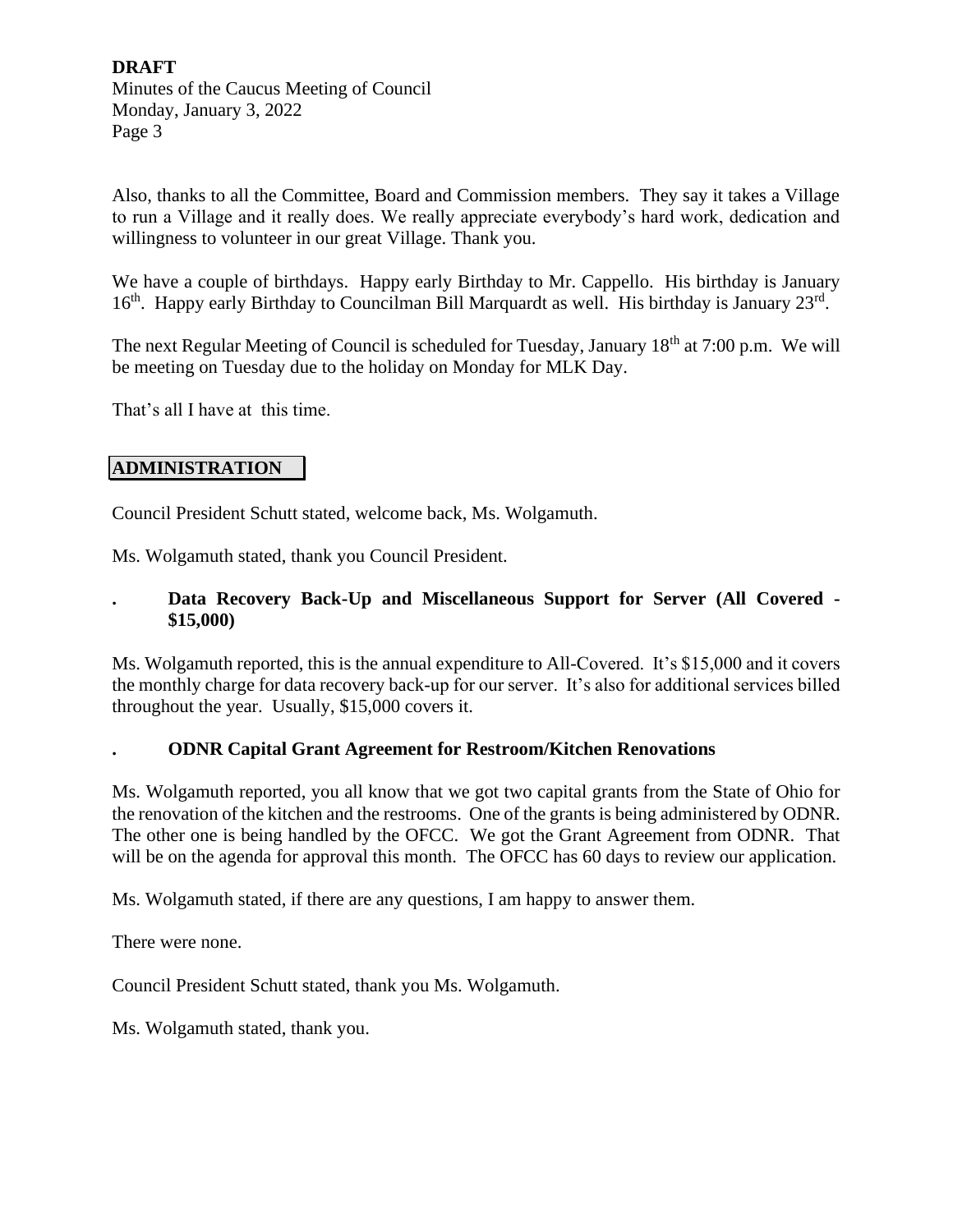## **FINANCE DEPARTMENT**

#### **. Building Inspector Services - 2022 (not to exceed \$36,000) (Ordinance 2015-27)**

Mr. Wynne reported, we have had an arrangement with Mr. Anthony Carbone since 2016 to provide building inspector services to assist our Building Commissioner. We budget \$3,000 a month. He is compensated at the rate of \$45 an hour. He usually comes in much lower than that. In 2021, our actual expense was \$22,000. It was \$18,000 the year before. We budget \$36,000 for the year just to have it available if needed.

#### **. Everstream (year 5 of 5 year Agreement)**

Mr. Wynne reported, Everstream provides our internet service to all of our Village facilities. They also do the maintenance on the fiber ring on Beta Drive. The annual cost of this Agreement is \$18,996.

#### **. Legislation:**

- Appropriations for period from January 1, 2022 and ending December 31, 2022 (in title only) (Ordinance 2022-01)
- -Amended Official Certificate of Estimated Resources for 2022 (Resolution 2022- 02) (in title only)

Mr. Wynne reported these two items will be in title only. It's approval of our 2022 budget for expenditures and revenues. It needs to be approved by March  $31<sup>st</sup>$ . We will be working on that. I will be meeting with the Department Heads during the month of January. I hope to have a draft copy in Council's hand by the end of the month. So, these will be read in title for January and February and the detail will be attached in March.

- Expressing the intent of Mayfield Village in 2022 to sell by internet auction personal property, including motor vehicles and other property referenced in R.C. 721.15 which are no longer needed for public use or are obsolete or unfit for the use for which they were acquired. (Resolution 2022-01)

Mr. Wynne reported, when we replace our assets, we like to auction them on Govdeals.com. In order to do that, we are required to have Council approval.

#### - FSA Account Funding – 2022 (Resolution 2022-03)

Mr. Wynne reported, this is the annual funding for 2022. It will be \$50,520. It is fully funded by the employees through payroll deduction based upon their own elections. We start paying the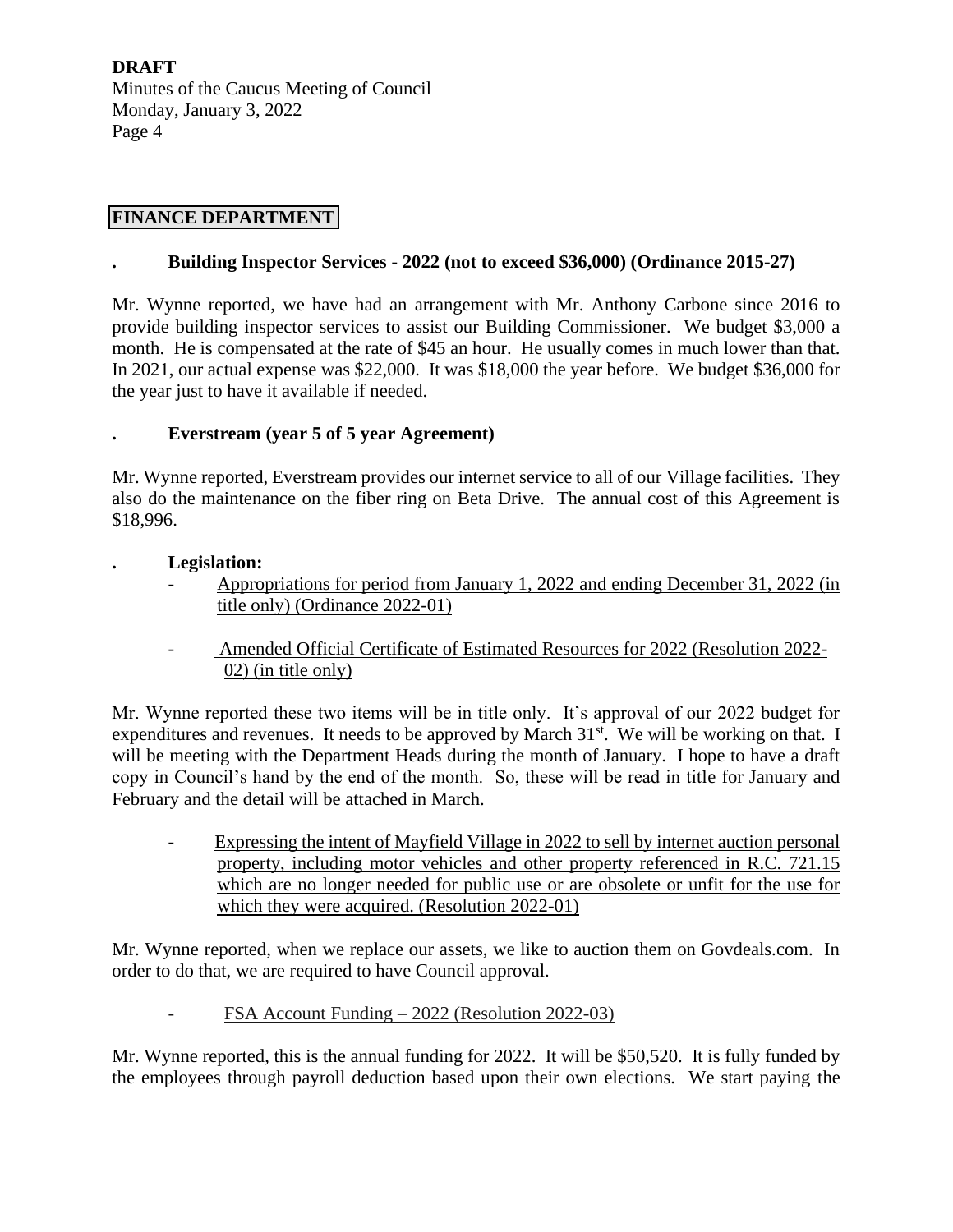company right away, so we usually request approval by Council in January in order to start funding those reimbursements and medical payments when they come due.

Mr. Wynne stated, that is the end of my report. Any questions on any of the items?

There were none.

Council President Schutt stated, thank you, Mr. Wynne.

## **FIRE DEPARTMENT**

#### **. 2022 Annual Service Agreement – AED's (Stryker - \$13,800).**

Chief Carcioppolo reported this is for our AED's. It covers all of the AED's for Mayfield Village including the Community Room, Civic Center, ballfields, Police and Fire Department. It is a multi-year agreement which was approved by Council. It's just on there so that you know that the expenditure is coming up.

**. 2022 Annual Hydrant Fee (Cleveland Division of Water - \$10,100)**

Chief Carcioppolo reported, the charge from the Division of Water is correct for the amount of hydrants we have.

Chief Carcioppolo asked, any questions?

There were none.

Chief Carcioppolo stated, Happy New Year.

Council President Schutt stated, thank you, Chief Carcioppolo.

#### **PARKS AND RECREATION**

#### **. Rookie Sports - 2022 (pass through)**

Mrs. Echt reported, this is an annual contract. They handle our youth sports programs through the year.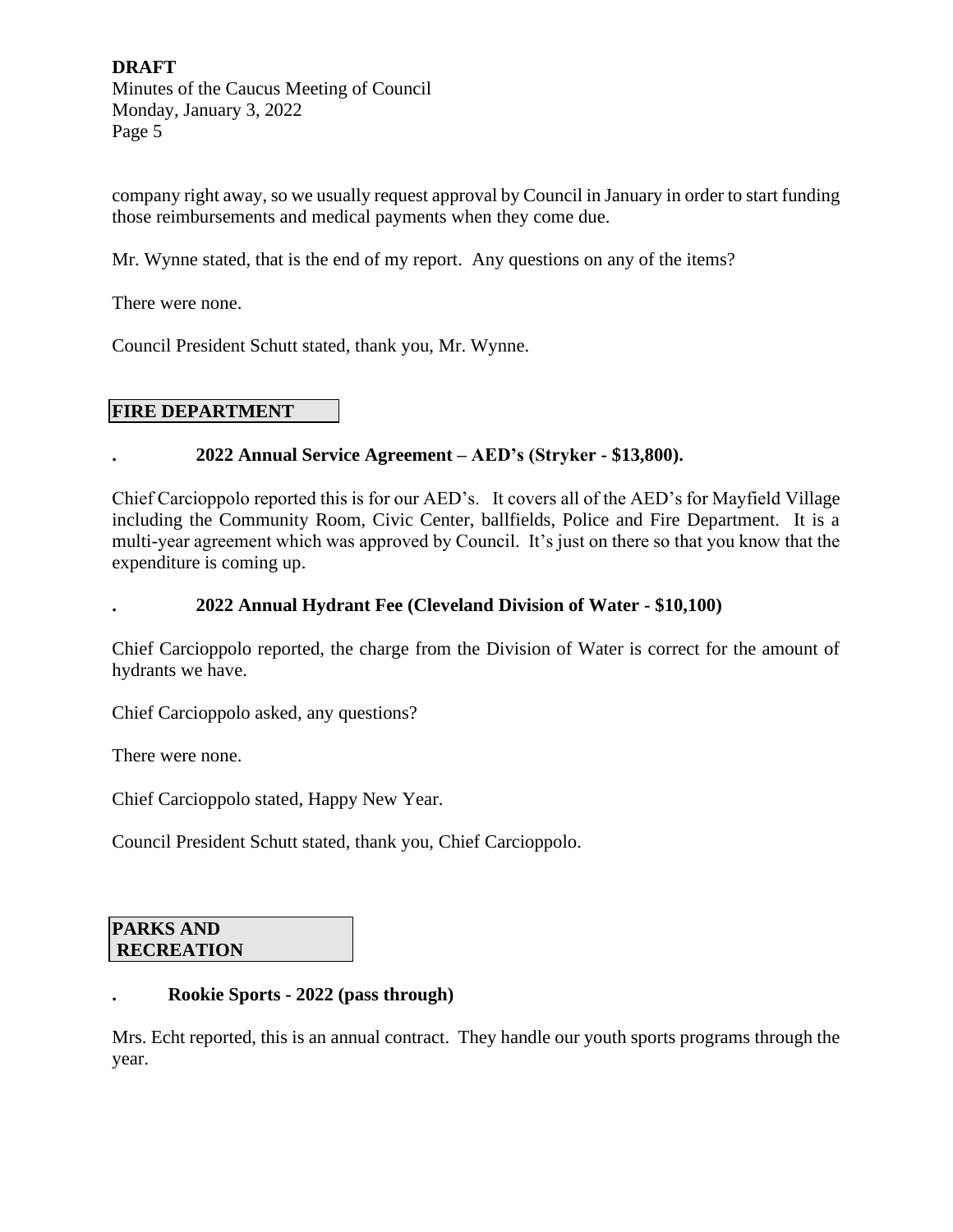#### **. Ohio Geese Control – 2022**

Mrs. Echt reported, this is the company that controls the geese population at Parkview.

Mrs. Echt asked, any questions?

There were none.

Mrs. Echt stated, thank you.

Council President Schutt stated, thank you Mrs. Echt.

## **POLICE DEPARTMENT**

Chief Matias stated, the first three items are renewals.

## **. Service Agreement for CAD (TAC Management Co.)**

Chief Matias reported, this is a service agreement with TAC for our computer-aided dispatch and records management. We don't have a final number on that. We will have that for you before the Council meeting.

#### **. Back Up Connectivity in the Dispatch Center (Agile Network Builders, LLC – \$14,880)**

Chief Matias reported, this is our back-connectivity for dispatch.

## **. Authorization of renewal of Cleaning Services with City Wide for the Police Department for 2022 (\$11,940)**

Chief Matias reported, City Wide provides cleaning services for the Police Department.

#### **. SPAN Dues – 2022 (\$29,450.00)**

Chief Matias stated, you should have received a letter on this. This is our contribution divided by the SPAN cities. The SPAN dues take care of our special units, our SWAT team, bomb squad, crisis team, drug enforcement unit and our accident investigation unit. The dues are split up. The dues for 2022 is \$29,450. It's a little bit of an increase from last year's dues and that's due to some necessary equipment that the SWAT team and particularly the bomb squad needs to maintain their certification.

Council President Schutt stated, thank you, Chief Matias.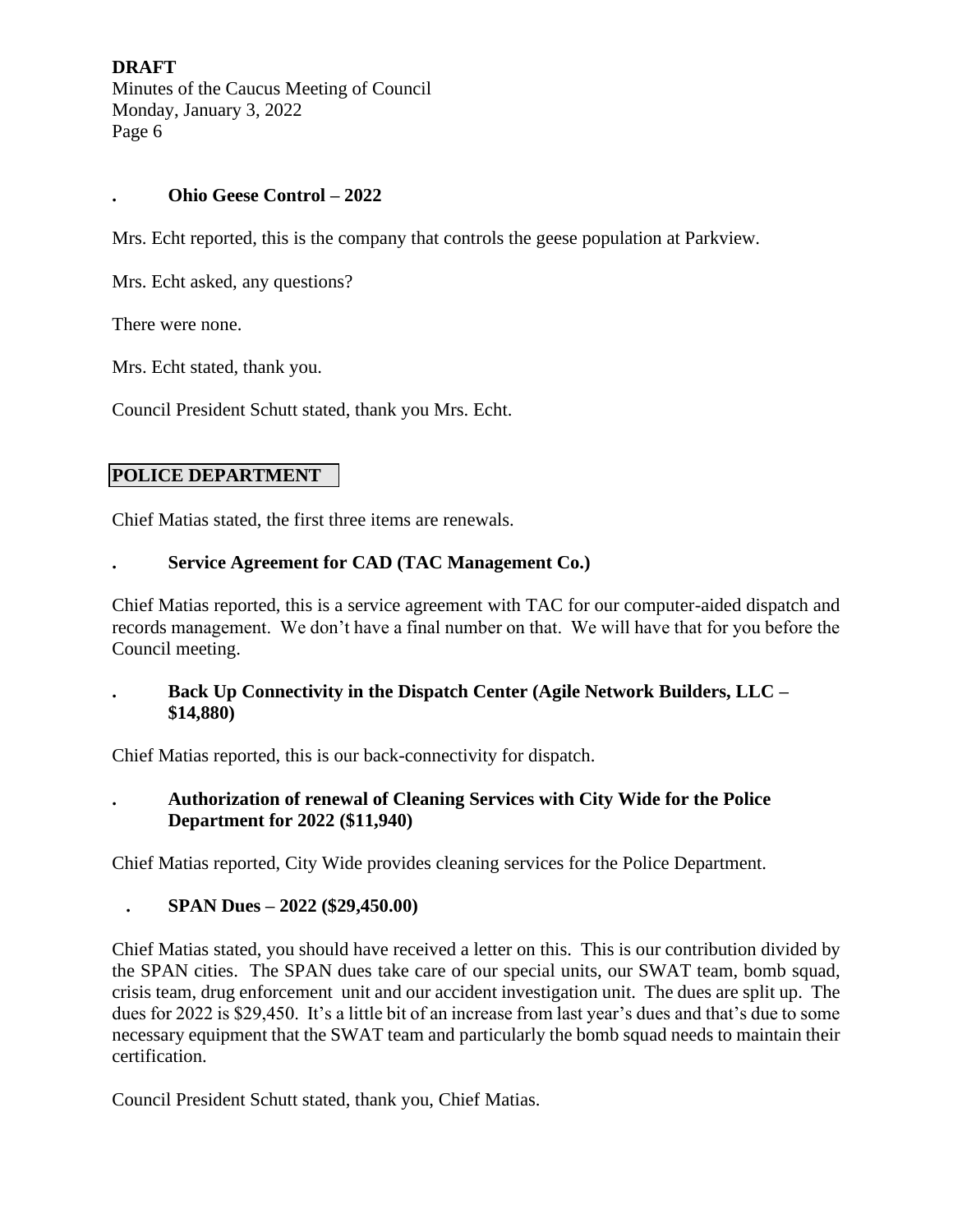## **SERVICE DEPARTMENT**

Mr. Cappello reported, we do these three items every year.

## **. Memorandum of Understanding with the Cuyahoga County Board of Health for Phase II Stormwater Services in 2022-2025 (Resolution 2022-04)**

Mr. Cappello reported, this is a Memorandum of Understanding with the Cuyahoga County Board of Health for the Phase II Stormwater Services. This is something we have done over time. It has helped us to be in compliance with our Phase II requirements.

## **. Authorization of continuation of services with the Cuyahoga Soil and Water Conservation District for PIPE Program – 2022 (\$6,000)**

Mr. Cappello reported, this is authorization to continue with the Cuyahoga County Soil and Water Conservation District for our Public Information and Public Education Program. It is \$6,000. This gets reimbursed. Cuyahoga County Soil and Water can't get money from the Sewer District. There's an accounting procedure. We get reimbursed that \$6,000. It's also part of our Phase II.

## **. Authorization of continuation of services with Cuyahoga Soil and Water Conservation District for technical assistance – 2022 (\$13,000)**

Mr. Cappello reported, this is authorization to continue with the Cuyahoga County Soil and Water Conservation District for technical assistance. They take care of all stormwater issues, like all of the houses being built over in Montebello or anywhere else in the Village where there's construction. They have a stormwater pollution prevention plan and do the inspections. They also do a yearly inventory inspection of all the retention basins, all the water quality, everything like that. They give us a report that helps us to be in compliance also with our Phase II.

Mr. Cappello stated, if there are any questions, feel free to ask.

Council President Schutt stated, thank you Mr. Cappello. Mr. Sipos, did you have anything to add?

Mr. Sipos replied, no, I don't. he covered it all. Thank you.

## **ANY OTHER MATTER BEFORE COUNCIL**

Council President Schutt asked, are there any other matters to come before Council tonight?

There were none.